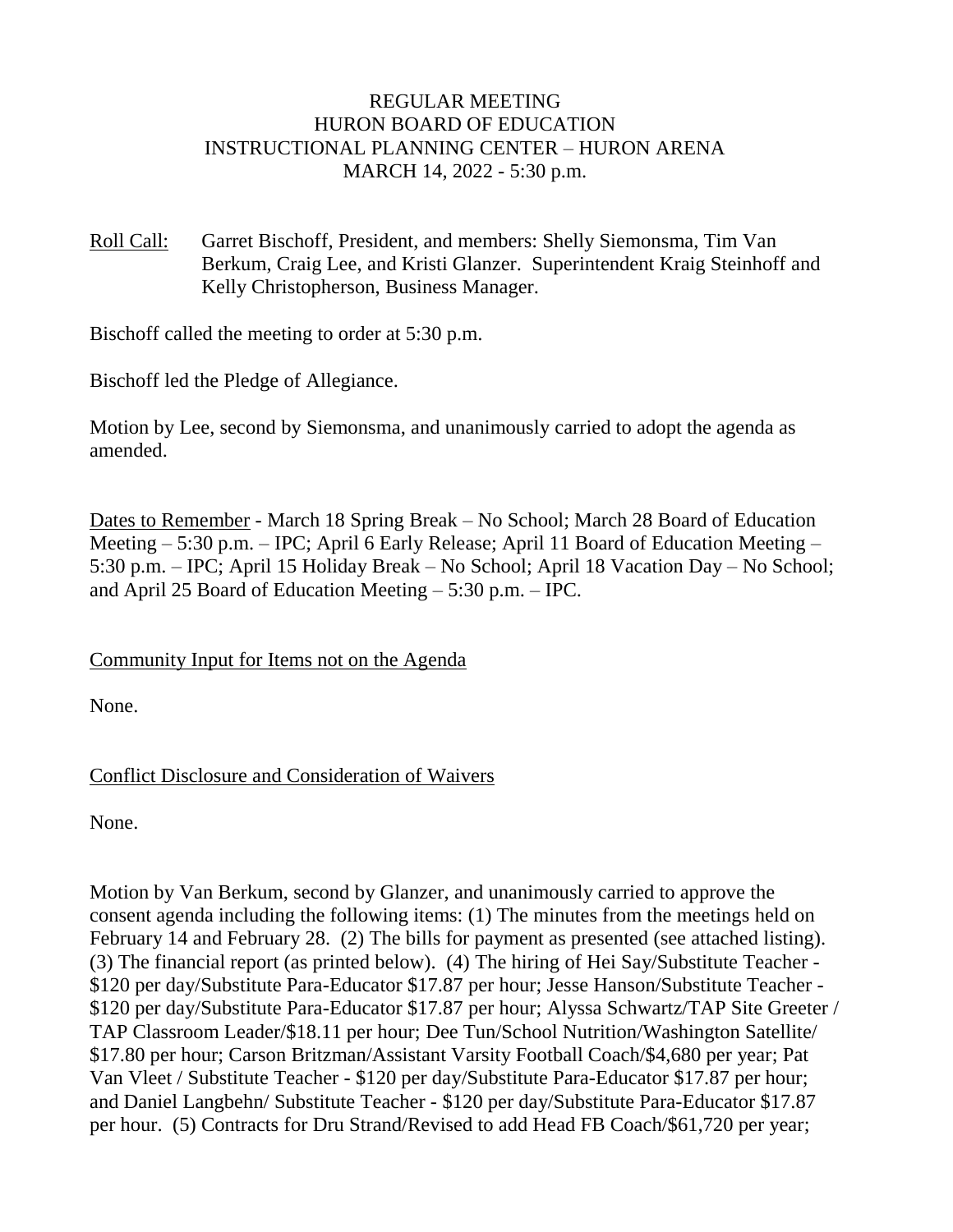Jordan Mullen/HS Teacher/\$47,667 per year; Cory Weeks/MS Teacher/\$47,332 per year; Adam Heagley/HS Teacher/47,332 per year; and Claire Gilbert/MS Teacher/\$47,332 per year. (6) The resignations of Lakien Vetter/Part-time Administrative Assistant-HS Counselor's Office/1 year; Tyler Spanton/PE Teacher-HHS/2 years; Tyler Spanton/ Assistant Varsity FB Coach/2 years; Tyler Spanton/Spring Strength & Conditioning Coach/2 years; Rachel Kary/National Honor Society Advisor/3 years; Carol Eckmann/Title 1/ELA Teacher at HMS & Private Schools/1 year; Carson Britzman/9th Gr Football Coach/2 years; and Pat Van Vleet/SPED Para-Educator/HMS/15 years. (7) An intent to apply for grant funding for the Huron Destination Imagination teams by Callee Bauman Wachter for a \$1000 from Heartland United Way. (8) An intent to apply for grant funding for the Huron Destination Imagination teams by Callee Bauman Wachter for a \$1000 from the Walmart Community Grant. (9) An intent to apply for grant funding for the Huron High School Post Prom by Ranae Puterbaugh for \$2000 from the Huron Community Foundation Grant. (10) An intent to apply for grant funding for the Huron High School Post Prom by Ranae Puterbaugh for \$500 from the Huron Youth Leadership Grant. (11) Award the bid for 160 Promethean Boards to Connecting Point for \$314,594.50. Only one bid was received. The boards will be paid for with ESSER III funding.

|                          | <b>Bank Balance</b> | Receipts     | <b>Disbursements</b> | <b>Bank Balance</b> |
|--------------------------|---------------------|--------------|----------------------|---------------------|
|                          | 2-01-2022           |              |                      | 2-28-2022           |
|                          |                     |              |                      |                     |
| General Fund             | 4,738,999.68        | 1,873,823.72 | 1,959,186.35         | 4,653,637.05        |
| Capital Outlay           | 3,406,820.18        | 354,734.15   | 211,468.73           | 3,550,085.60        |
| <b>Special Education</b> | 1,404,726.05        | 274,887.02   | 505,306.86           | 1,174,306.21        |
| <b>Building Fund</b>     | 3,515.15            | 870.90       | 0.00                 | 4,386.05            |
| Bond Redem.- Elem        | 16,044,536.97       | 45,370.15    | 0.00                 | 16,089,907.12       |
| Food Service             | 700,533.73          | 239,476.50   | 195,494.56           | 744,515.67          |
| <b>Enterprise Fund</b>   | 219,109.15          | 23,366.69    | 23,686.74            | 218,789.10          |
| <b>Activity Account</b>  | 282,059.71          | 25,016.00    | 26,732.41            | 280,343.30          |
| <b>Health Insurance</b>  | 156,276.86          | 337,830.96   | 319,530.92           | 174,576.90          |
| Scholarship Fund         | 264,811.31          | 12,278.23    | 0.00                 | 277,089.54          |
|                          | 27, 221, 388. 79    | 3,187,654.32 | 3,241,406.57         | 27,167,636.54       |

#### Celebrate Successes in the District

Superintendent Steinhoff reported on the successes in the District.

#### Reports

A. Classified Employee of the Month – Joe Skorheim, Para-Educator at the Madison 2-3 Center, was recognized as the April 2022 Classified Employee of the Month.